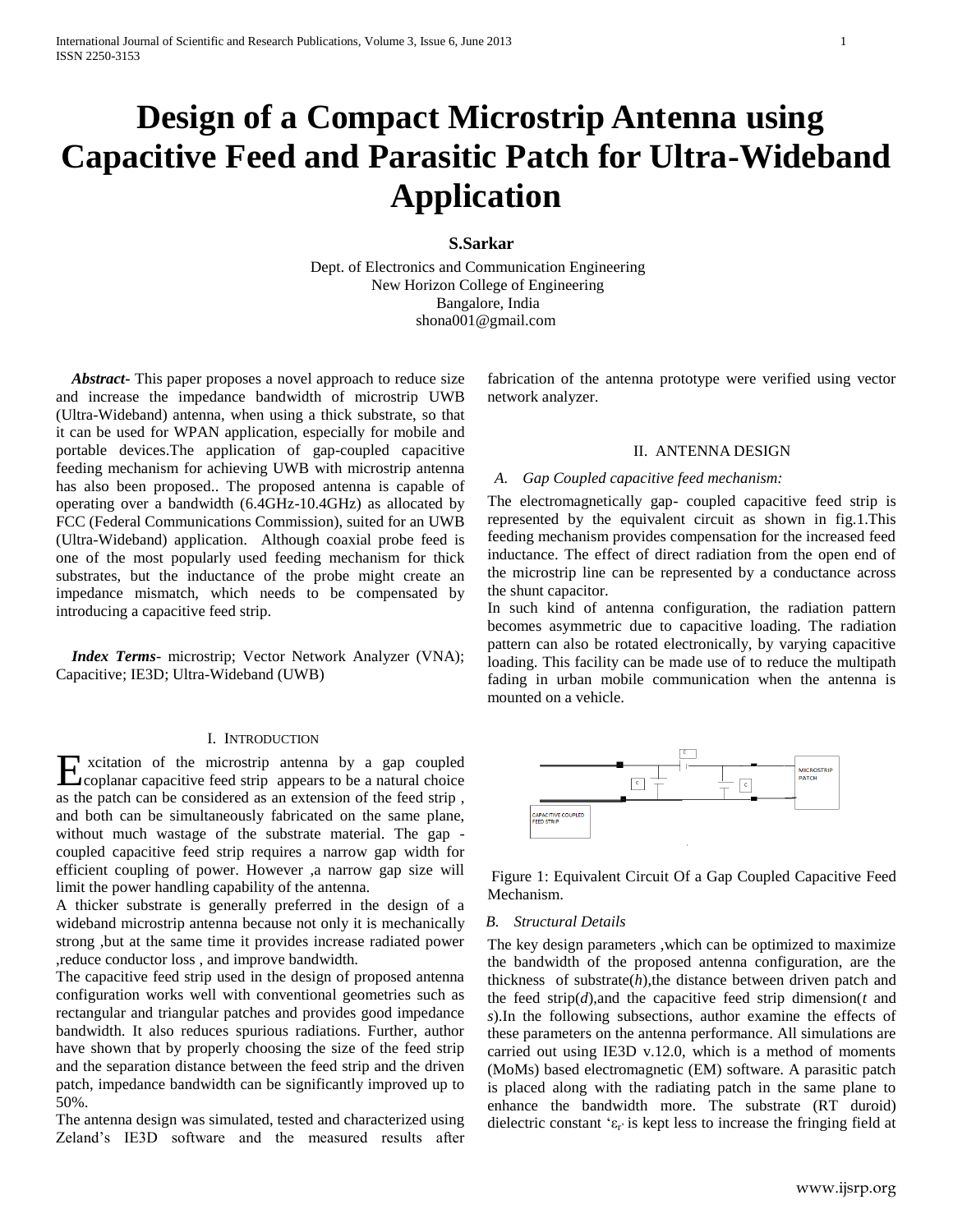the patch periphery, and thus the radiated power. The stated antenna configuration is shown by fig.2.

A coplanar parasitic patch is used along the radiating edge of the driven patch so as to increase the bandwidth to 5.1 times to that of single rectangular patch. The distance between parasitic and the main patch is selected in such a way so that to provide better electromagnetic coupling. The basic principle underlying the operation of these antennas is the capacitive coupling between the driven patch and the parasitic patch. The loading effect produced by the parasitic patches lowers the quality factor, thereby increasing the impedance bandwidth.

The matching between impedance of capacitive feed strip and the antenna input impedance is shown by smith chart in fig.3.



Figure 2: 3D-Structural View of the Antenna Configuration.



Figure 3: Smith Chart Showing Matching Of Input Impedance.

## *C. Antenna dimensions*

The geometry of the microstrip antenna with a capacitive feed and a parasitic patch shown in fig. 1 is having parameters as:

- 1. Length of radiator patch=15.4mm
- 2. Width of radiator patch=16.4mm
- 3. Relative Dielectric constant of substrate=4.36
- 4. Thickness of substrate=1.57mm
- 5. Width of feed strip  $(t) = 1.6$ mm
- 6. Distance between capacitive feed strip and radiating patch  $(d) = 0.8$ mm
- 7. Length of feed strip  $(s) = 2.8$ mm
- 8. Length of parasitic patch=4.5mm
- 9. Distance between parasitic patch and radiating patch=0.5mm

## III. RESULTS

## *A. Return Loss*

Return loss is a measure of impedance bandwidth for which the antenna is sufficiently matched to its input transmission line such that 10% or less of the incident signal is lost due to reflections. Impedance bandwidth measurements include the characterization of the Voltage Standing Wave Ratio (VSWR) and return loss throughout the band of interest. Return loss depends on the value of reflection coefficient ( $\Gamma$ ). Antenna return loss is calculated by the equations:

Return Loss = 
$$
-10\log |S11|^{2}
$$
 or 20 log ( $|\Gamma|$ ) ... (1)

Reflection coefficient ( $\Gamma$ ) = reflected wave/incident wave=Vo- $/ \sqrt{O+}$  … (2)

A good impedance match indicated by a return loss much less than -10dB. Fig.4 shows the experimental return loss obtained using IE3D. reflected multiple resonating frequencies at 6.8GHz ,8.45GHz and 9.45GHz and a overall bandwidth of nearly 5GHz *(6.4GHz-10.4GHz)*, which is useful for UWB application. . Fig.5 shows the measured return loss, that was calculated using VNA (Vector Network analyzer).in this case a capacitive fed microstrip antenna along with the parasitic patch was implemented in hardware and was designed to use as transmitting antenna and was connected to port 1 of the VNA. For the stated antenna configuration the measured return loss indicated a bandwidth of more than 4GHz.



Figure 4: S11 Indicates bandwidth (6GHz-10.7GHz) at 10dB return loss using IE3D software.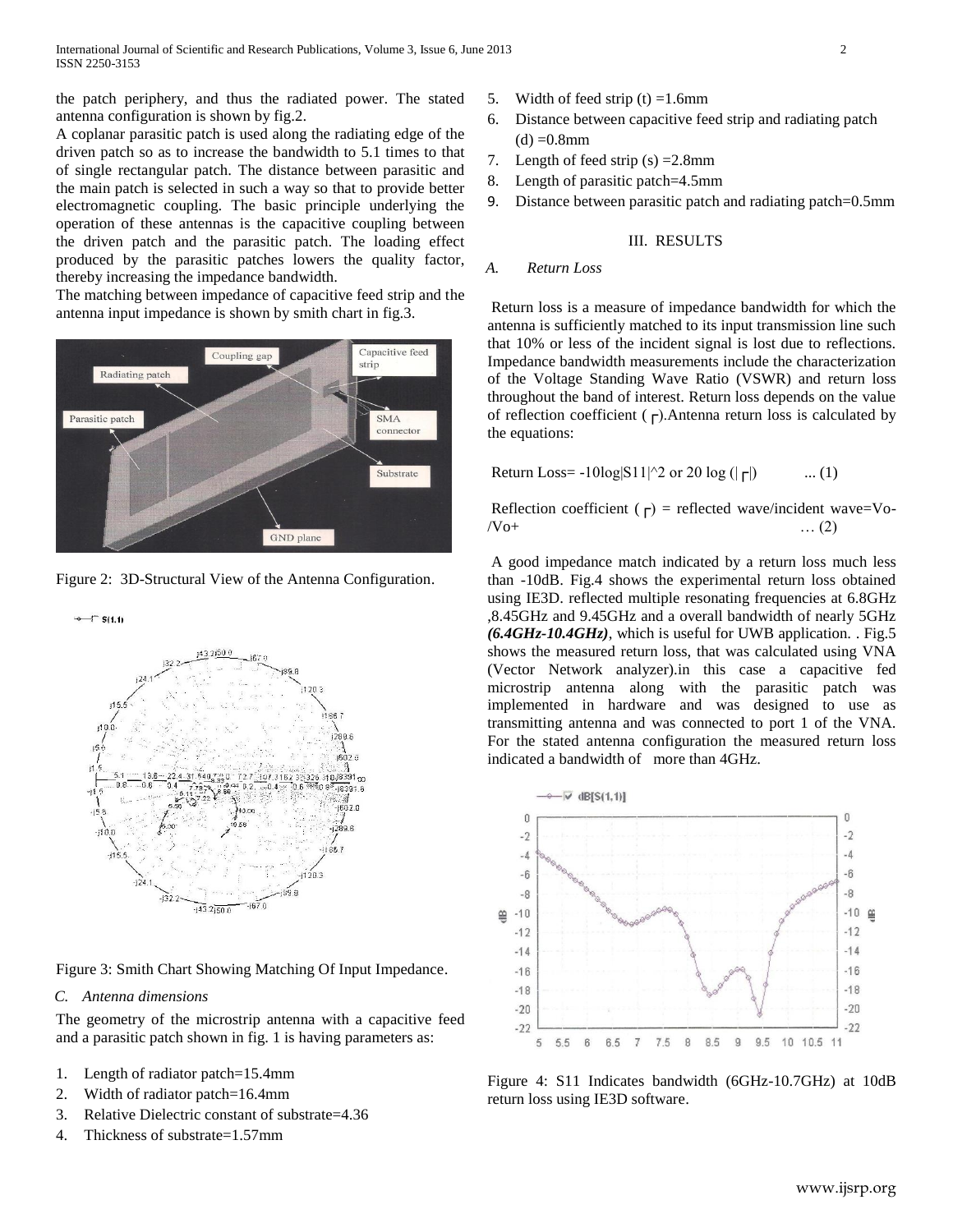

Figure 5: Measured bandwidth using VNA shows more than 4GHz at 10dB return loss.

Fig.6 shows the amount of agreement between the simulated and measured results of return loss.



Figure 6: Simulated and measured return loss (S11) in dB versus Frequency in GHz

#### *B.VSWR*

VSWR is another parameter used for characterizing impedance matching for a given antenna configuration. Generally the desired value of VSWR to indicate a good impedance match between the feed and the driven patch is 2.0 or less. VSWR is measured as the ratio of amplitude of max. standing wave to min. standing wave and is given by the equation:

VSWR= Vmax / Vmin= $(1+(| \nabla f|)/((1-(| \nabla f|))$  ...(2)

From the VSWR performance antenna operating bandwidth extends from 6.4GHz to 10.4GHz within 2:1 range as seen from fig.7.



Figure 7: Frequency versus Voltage Standing Wave Ratio.

#### *C. Gain*

The gain of the stated antenna was experimentally obtained using IE3D shown in fig.8, and was also measured using VNA shown in fig.9. When there is a requirement for a highly directive antenna, like in case of UWB application, then gain gives a measure of the quality of the antenna. In this parameter's measurement, two identical stated antennas were designed in hardware .One of the antenna supposed to behave as transmitting antenna was connected to port1 of the VNA. Another antenna that is supposed to behave as receiving antenna was connected to port 2 of VNA. The distance between the two antennas is maintained as 'r', which is the minimum distance to receive far field. The transmission coefficient  $(S_{21})$  is to be measured. Therefore, the transmitted power  $(P_t)$  and the received power  $(Pr)$  can be related to the transmission coefficient  $(S_{21})$  by the equation,

$$
Pr / P_t = |S_{21}|^2
$$
 ... (3)

Then by using Friis transmission formula, gain of the receiving antenna is given by,

$$
Gr = (4\pi r/\lambda) |S_{21}| \qquad \qquad \dots (4)
$$

For the stated antenna design, author have maintained the separation distance between the two antennas,  $r = 15$ cm for an operating frequency of 7.38 GHz. Thus, wavelength,  $\lambda$  = 4.06cm is calculated. The measured value of 20 log  $|S_{21}| = -$ 25.5dB (from VNA at 3.9 GHz).On applying log on both sides of eq.(4),

$$
10 \log \text{Gr} = 10 \log (4\pi r/\lambda) + 10 \log |S_{21}| \dots (5)
$$

Putting all the values of r and  $\lambda$ ,

10  $\log$  Gr = -16.8(25/2) =4.38dB ... (6)

Maximum measured gain of receiving antenna obtained is 4.3dB.



Figure 8: Simulated positive gain over the entire bandwidth.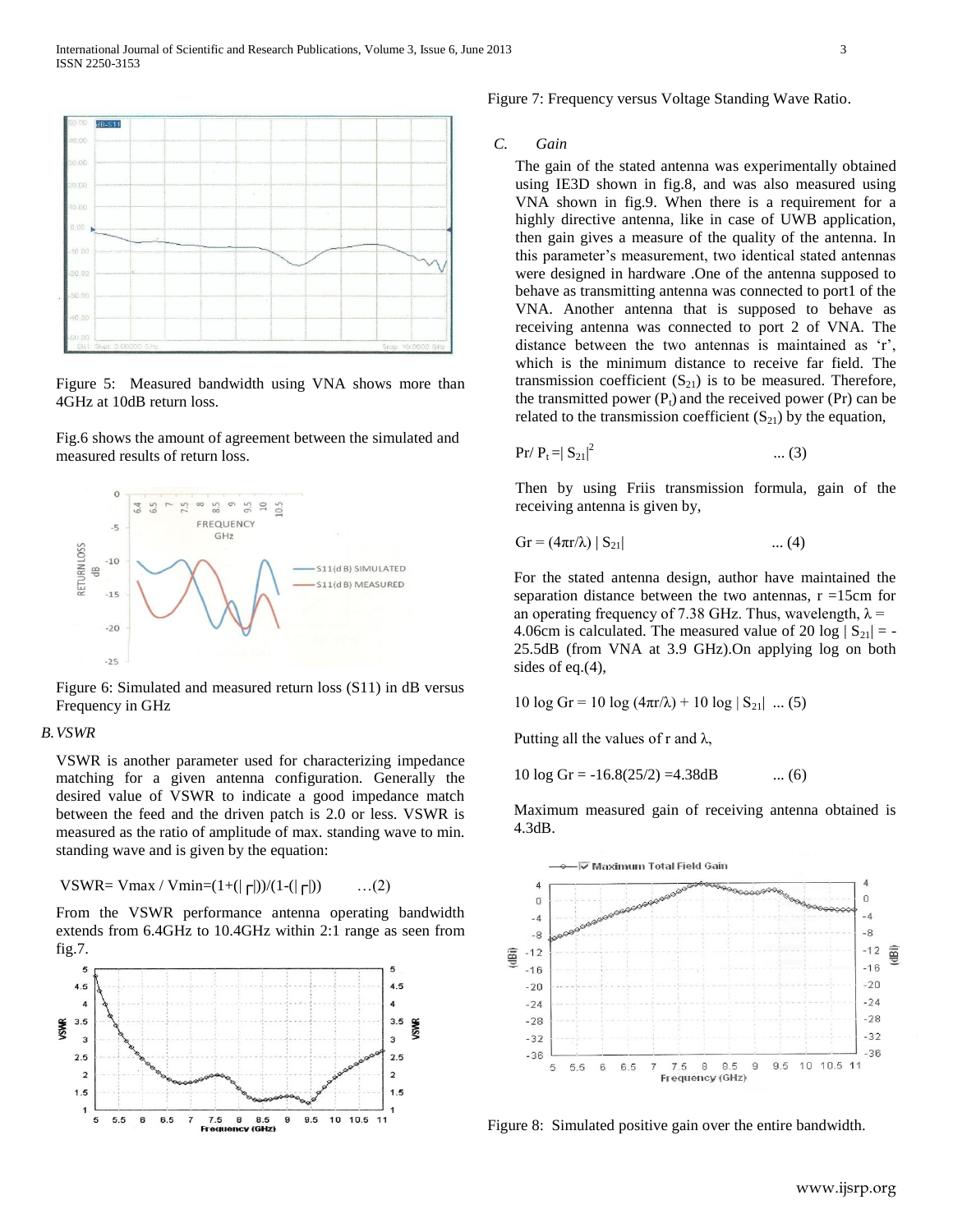

Figure 9: Measured transmission coefficient (S21) in dB.

#### *D.Radiation Pattern*

One of the most common descriptors of an antenna performance is its radiation pattern .It is a mathematical function or a graphical representation of the radiation properties of the antenna as a function of space coordinates. However from UWB communication point of view, antennas should be omnidirectional with a high directivity, such that majority of the radiated power is directed towards a specific known location. A two dimensional radiation pattern is plotted on a polar plot with varying φ between  $0^0$ -90<sup>0</sup>, for a fixed value of  $\theta$  in azimuthal plane (E-plane).Fig.10 shows simulated circular polarization radiation pattern at two different resonating frequency , that is 8.44GHz and 9.44 GHz.



Figure 10: Simulated radiation pattern at two different resonating frequencies.

Fig.11 shows radiation pattern measured using microwave test bench. The radiation pattern although omnidirectional is slightly asymmetric due to capacitive loading.



Figure 11: Measured Normalized Received Power Pattern at 9.0 GHz .

#### *E. Parametric study*

*Effect of change in distance between radiating patch and feed strip(d):*The distance '*d*' has very small effect on the bandwidth,it does change the input impedance of the antenna.The resistive part decreases and reactive part(capacitive) increases with an increase in the distance '*d*'.If '*d*' is kept in the range 1.0mm to 2.0mm, the antenna impedance exceeds VSWR=2 and the return loss characteristic curve splits into two separate bands.Fig.12 shows the effect od distance '*d*' on the bandwidth of the stated antenna configuration.



Figure 12: Distance versus Bandwidth

Fig.13 shows the hardware prototype of the stated antenna configuration.



Figure 13: Antenna Prototype